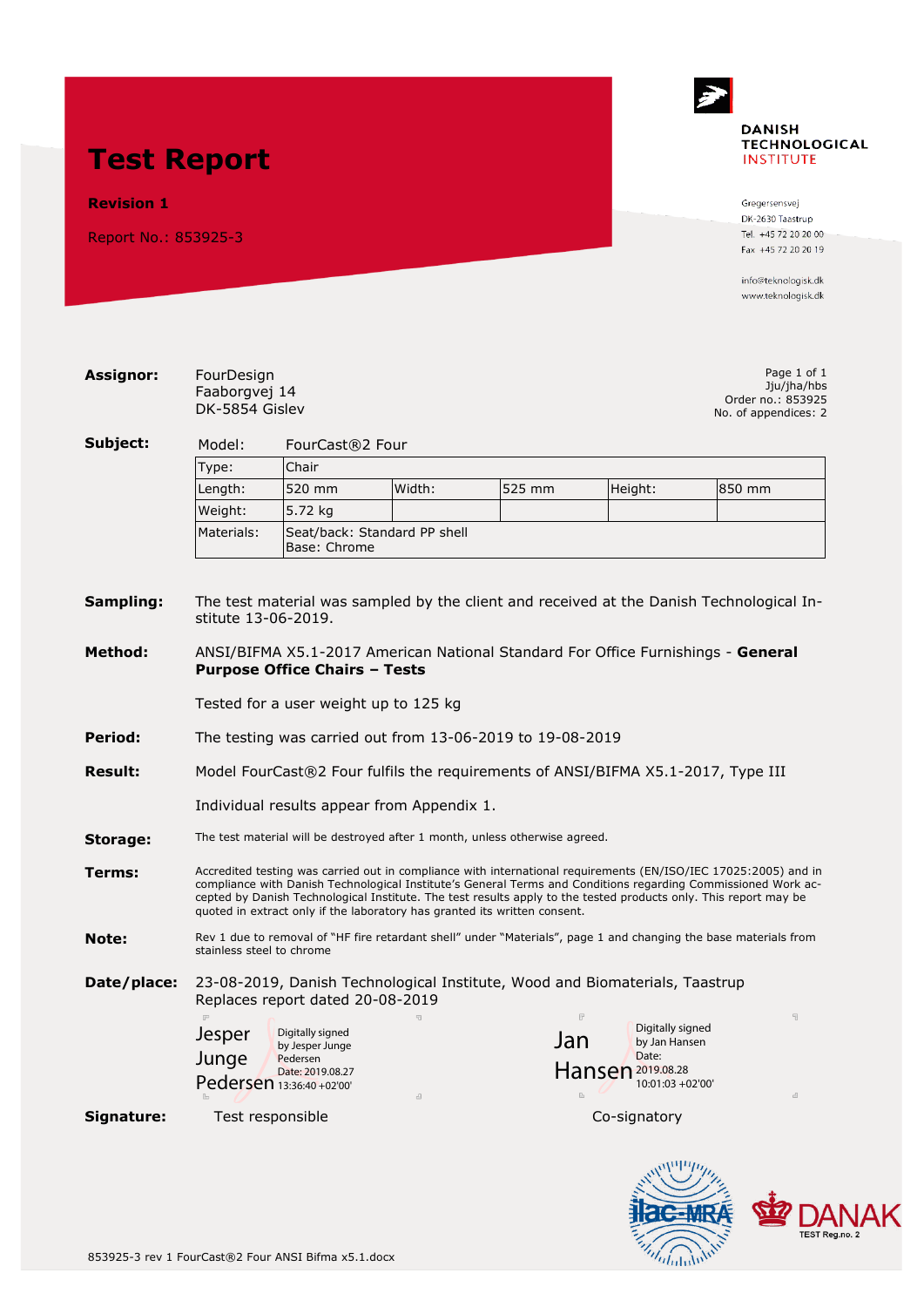Order no. 853925-3 rev 1 Appendix 1 Page 1 of 1 Initials jju/jha/hbs

#### **Testing of Model: FourCast®2 Four**

### **ANSI/BIFMA X5.1-2017 – Type III**

| <b>Test</b> |                                                              | <b>Result</b> |
|-------------|--------------------------------------------------------------|---------------|
| 5.          | Backrest strength test - static - Type I and II              | N/A           |
| 6.          | Backrest strength test - static - Type III                   | Passed        |
| 7.          | Drop test - dynamic                                          | Passed        |
| 8.          | Swivel test - cyclic                                         | N/A           |
| 9.          | Tilt mechanism test - cyclic                                 | N/A           |
| 10.         | Seating durability test - cyclic                             | Passed        |
| 11.         | Stability tests                                              | Passed        |
| 12.         | Arm strength test - vertical - static                        | N/A           |
| 13.         | Arm strength test - horizontal - static                      | N/A           |
| 14.         | Backrest durability test - cyclic - Type I                   | N/A           |
| 15.         | Backrest durability test - cyclic - Type II and Type III     | Passed        |
| 16.         | Caster/chair base durability test - cyclic                   | N/A           |
| 17          | Leg strength test $-$ front and side application             | Passed        |
| 18.         | Footrest static load test - vertical                         | N/A           |
| 19.         | Footrest durability test - vertical - cyclic                 | N/A           |
| 20.         | Arm durability test - cyclic                                 | N/A           |
| 21.         | Out stop test for chairs with manually adjustable seat depth | N/A           |
| 22.         | Tablet arm chair static load test                            | N/A           |
| 23.         | Tablet arm chair load ease test - cyclic                     | N/A           |
| 24.         | Structural durability test - cyclic                          | Passed        |

N/A – Not applicable